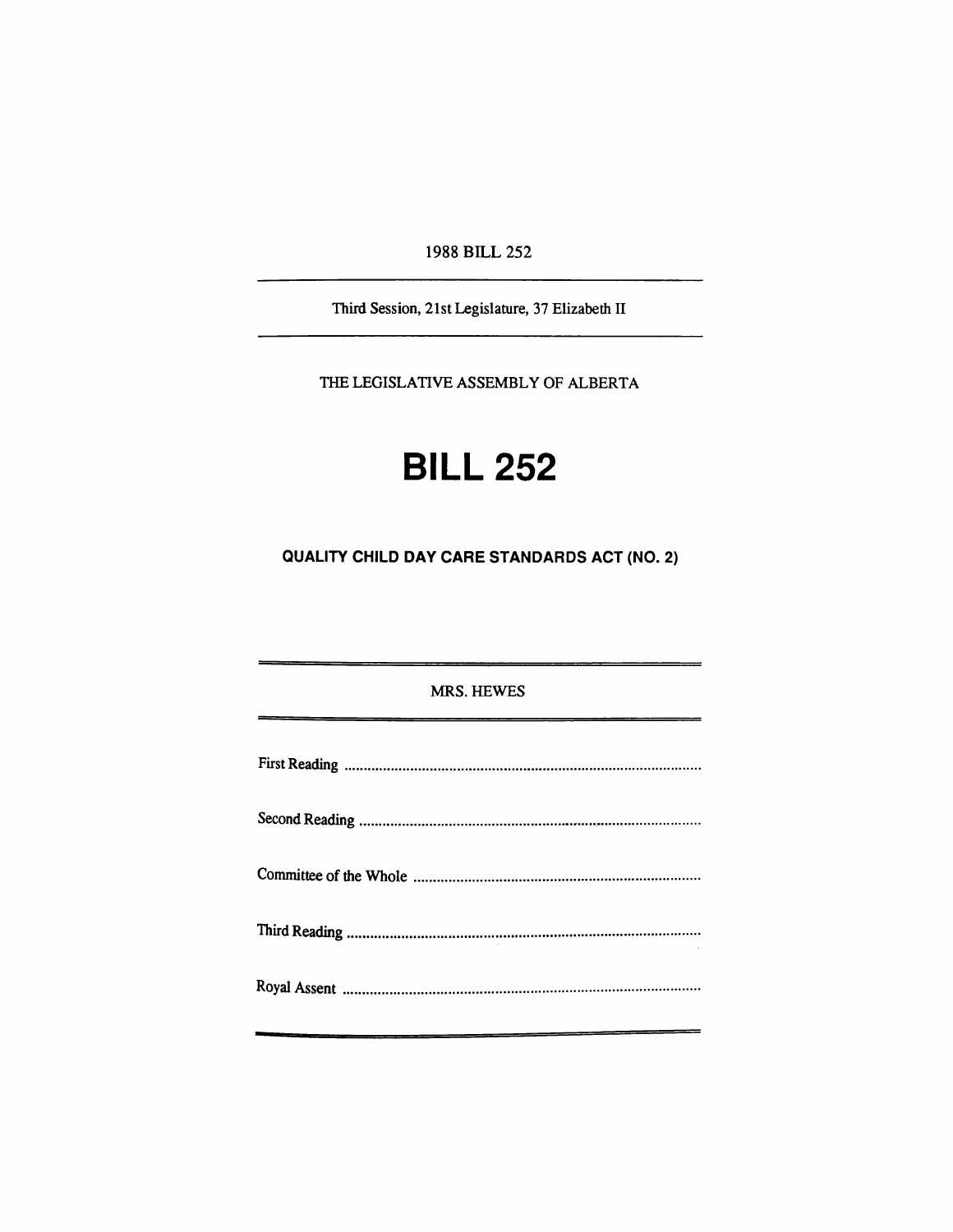*Bill 252 Mrs. Hewes* 

## **BILL 252**

#### **1988**

#### **QUALITY CHILD DAY CARE STANDARDS ACT (NO. 2)**

*(Assented to , 1988)* 

HER MAJESTY, by and with the advice and consent of the Legislative Assembly of Alberta, enacts as follows:

*1 The Social Care Facilities Licensing Act is amended by this Act.* 

*2 Section 1 is amended by repealing clause (f)(i.l) and substituting the following:* 

(i. 1) a child day care centre.

3 The following is added after section 3:

#### Child Day Care Centres

 $3.1(1)$  Every person applying for a licence for a child day care centre shall satisfy the Director that he will have the facilities and capability of complying with this section.

(2) Every person providing day care in the child day care centre shall provide an environment that is conducive to the health, safety and well-being of every child therein.

(3) The ratio of staff to children and die size of die child groups shall not exceed:

(a) for children up to 18 months, a staff: child ratio of  $1:3$ , nor a group size of more than 6 children;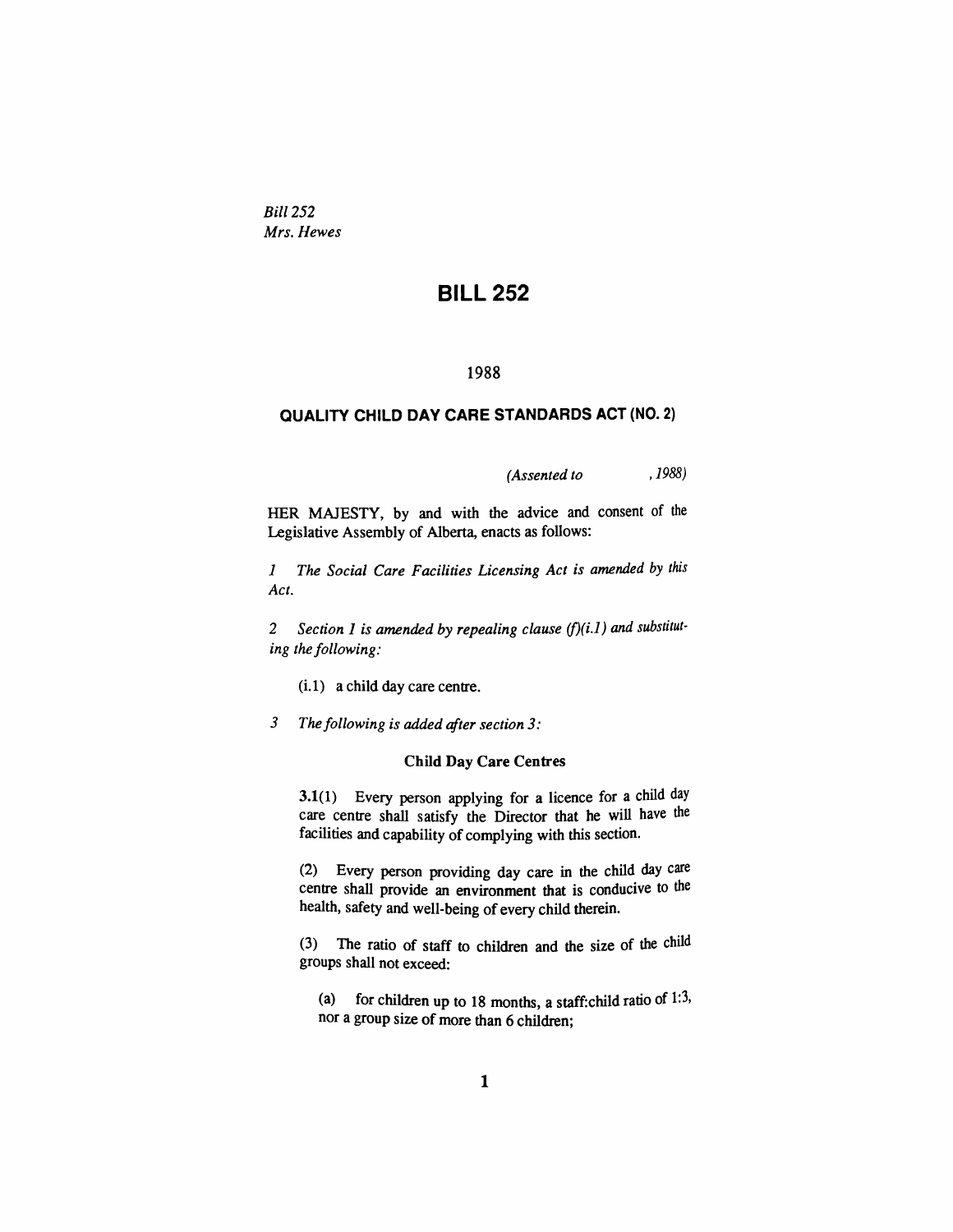### **Explanatory Notes**

1 This Bill will amend chapter S-14 of the Revised Statutes of Alberta 1980.

- 2 Clause (f)(i.l) presently reads:
	- *(i.l) a day care centre.*
- 3 Standards for child day care centres.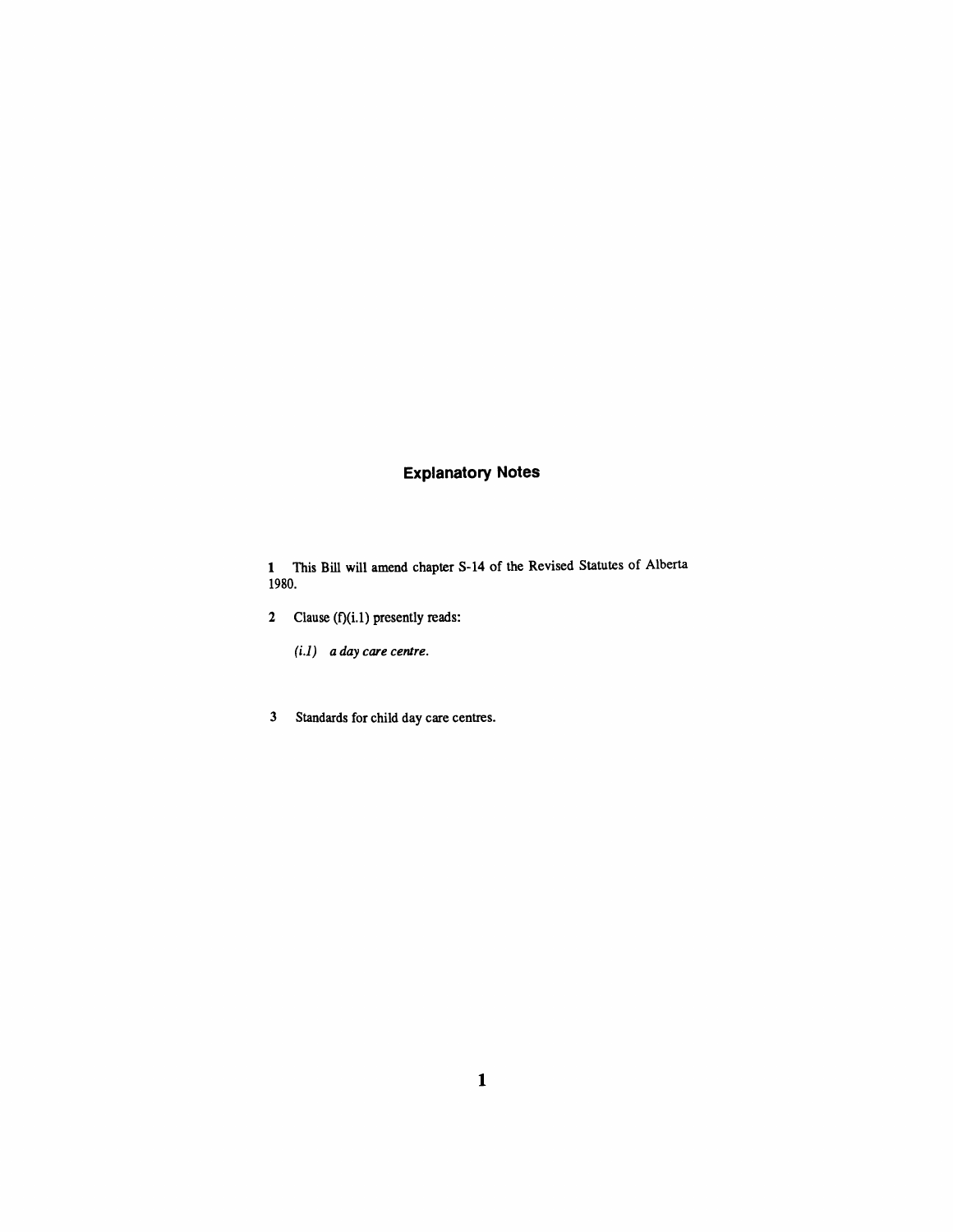(b) for children from 19-30 months, a staff: child ratio of 1:4, nor a group size of more than 8 children;

(c) for children from  $31-72$  months, a staff: child ratio of 1:8, nor a group size of more than 16 children.

(4) Notwithstanding subsection (2) or (3), where a provision for groupings of combined age of children is artanged, at least 2 staff persons must be present to implement die day care program for 15 children of which no more than 4 may be aged between 19 and 30 months, no more dian 5 between 31 and 54 months and nor more than 7 between 55 and 72 months.

(5) A child day care centre must provide outdoor play space,

(a) that is fenced,

(b) that is at least 4 square metres in area for each child for which the centre is licensed up to the age of 18 months plus 7 square metres for each child for which the centre is licensed between the ages of 19 and 72 months.

(6) Every day care centte shall provide indoor play space of at least 4 square mettes per child exclusive of any space occupied by any thing which is not play equipment for the children.

 $3.2(1)$  Every person operating a child day care centre shall provide a program of activities to promote die overall development of die child including physical, social, emotional and intellectual development of the children, including indoor and outdoor activities.

(2) Every child day care centre shall have adequate and appropriate equipment for the care, exercise and development of the children.

(3) By January 1, 1990, every child day care centre shall have a full time director that has post-secondary educational experience in early childhood development or education, child and family studies, education or a related field as provided in the regulations and at least 2 year's experience in a child day care centre.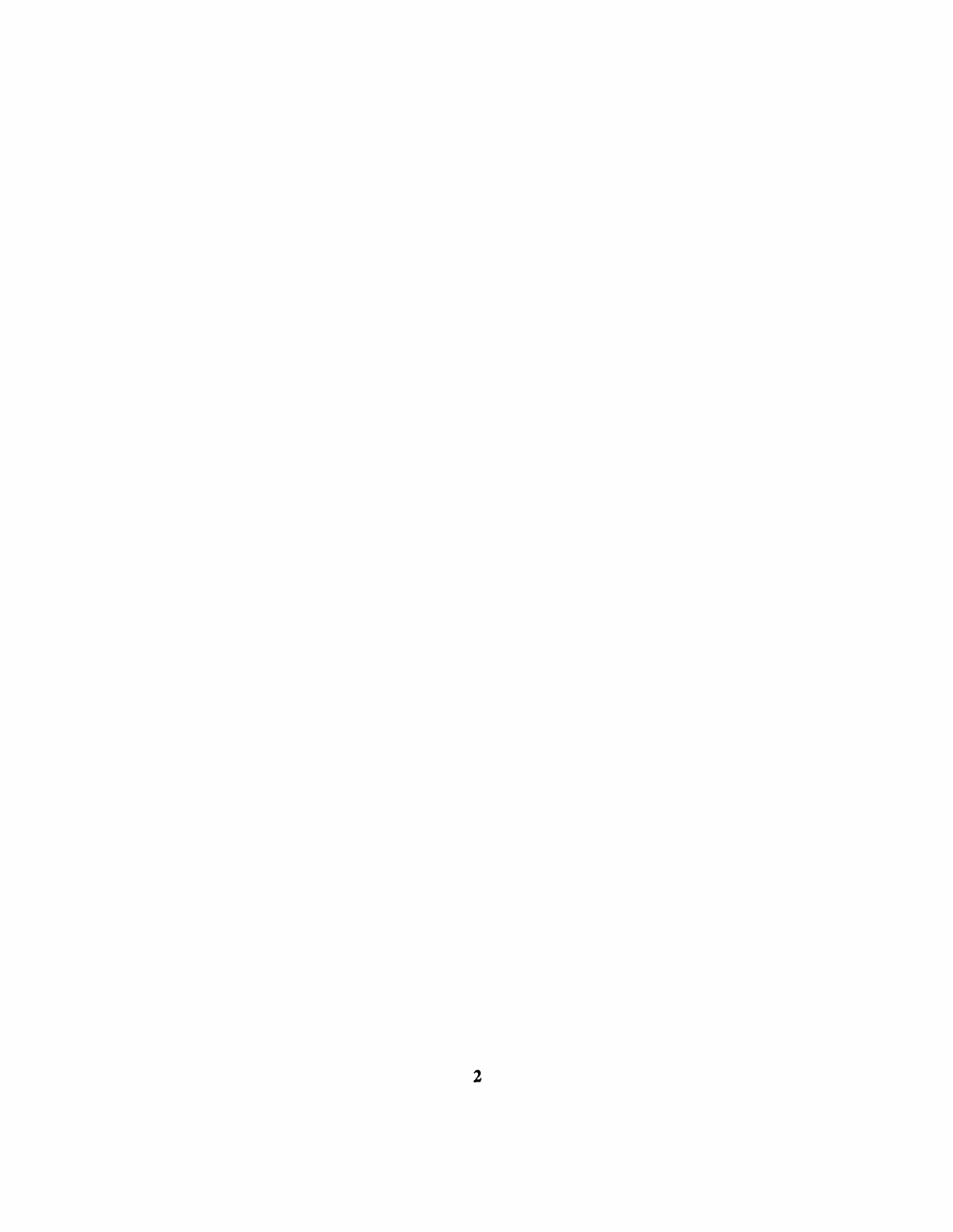(4) By January 1993, every person who is a full time director of a child day care centre shall have completed or be engaged in study for a post-diploma certificate in day care administration in a course specified in the regulations.

(5) Every child day care centre shall have at least one person on die regular staff of the centre who has completed a 1 or 2 year program in early childhood development or education, child or family studies, education or related field as set out in the regulations.

(6) By January 1, 1993, every child day care centre shall have, for each group of children as specified in the schedule to section 3.1, at least 1 staff member who either has a one-year diploma in early childhood development or education, child and family studies, education or related field as set out in the regulations and 2 year's experience at a child day care centre or a 2-year diploma in such ttaining and 1 year's experience at a child day care centre.

3.3 Every child day care centre that is licensed to operate prior to the commencement of this section shall comply with this sections 3.1, 3.2, 3.3. and 3.4 no later than January 1, 1990.

3.4 The operator of a child day care centre shall permit any parent of a child who is entitled to access to the child to have access to the child at the centre at any time that the child is present in the centre.

*4 Section 11 is amended by striking out* "The Lieutenant Governor in Council" and substituting "Subject to sections 3.1, 3.2, 3.3 and 3.4, the Lieutenant Governor in Council".

*5 This Act comes into force on January 1,1989.*